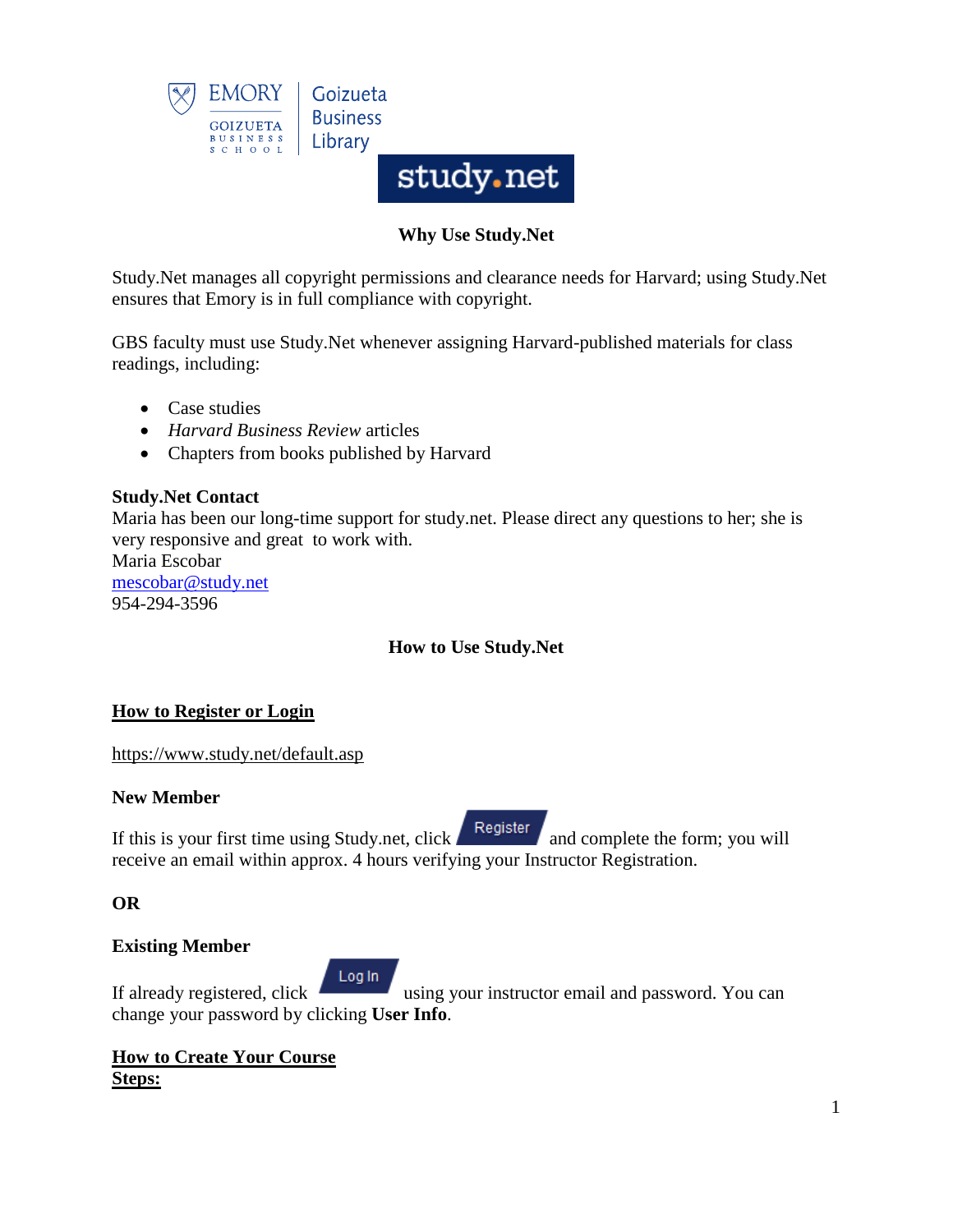- 1) Click **Courses** at the top screen at the bottom of the screen click .
- 2) Add your course information to the Course Information template.
- 3) *Remember* to click the **Add Course** button at the bottom of the form to save your course information.

|                                                                             | Click the Add Course button below to save any changes made to this course. |   |  |
|-----------------------------------------------------------------------------|----------------------------------------------------------------------------|---|--|
| *Course Name                                                                |                                                                            |   |  |
| *Course ID                                                                  |                                                                            | ℯ |  |
| *Instructor Name                                                            | Please Select an Instructor<br>$\overline{\phantom{a}}$                    |   |  |
| *Course Start Date                                                          | $ \bullet$ Month $ \bullet$ Day $-$<br>v Year                              |   |  |
| *Course End Date                                                            | $ \bullet$ Month $ \bullet$ Day<br>$\blacktriangleright$ Year<br>$\sim$    |   |  |
| <b>Course Dates Visible</b>                                                 | ◎ Yes<br>$\odot$ No<br>- 0                                                 |   |  |
| *Expected Enrollment                                                        | $\overline{0}$<br>Actual Enrollment                                        |   |  |
| <b>Course Password</b>                                                      | (used for central billing programs only)                                   |   |  |
| *Subject / Discipline                                                       | Please Select a Subject ▼<br>$\boldsymbol{\omega}$                         |   |  |
| <b>Display Mode</b><br><b>Online Course Price</b><br>TEXTPAK Price \$0.00 @ | Standard<br>Extended<br>$\bullet$<br>\$0.00                                |   |  |
| <b>Course Description</b>                                                   |                                                                            |   |  |
| <b>Course Visibility</b>                                                    | <b>Public</b><br><sup>O</sup> Instructor-only<br><b>Add Course</b>         |   |  |
| * Required Field                                                            |                                                                            |   |  |
|                                                                             | This course has been successfully updated.                                 |   |  |

updates/created.

5) Return to your **Course List** to add reading materials.

## **OR**

## **Reactivate Old Course for Upcoming Term Steps:**

- 1) Click **Courses** at the top of the screen.
- 2) From the **Course List**, highlight the "expired" course you want to use.
- 3) Click **Copy Course** at the bottom of the screen.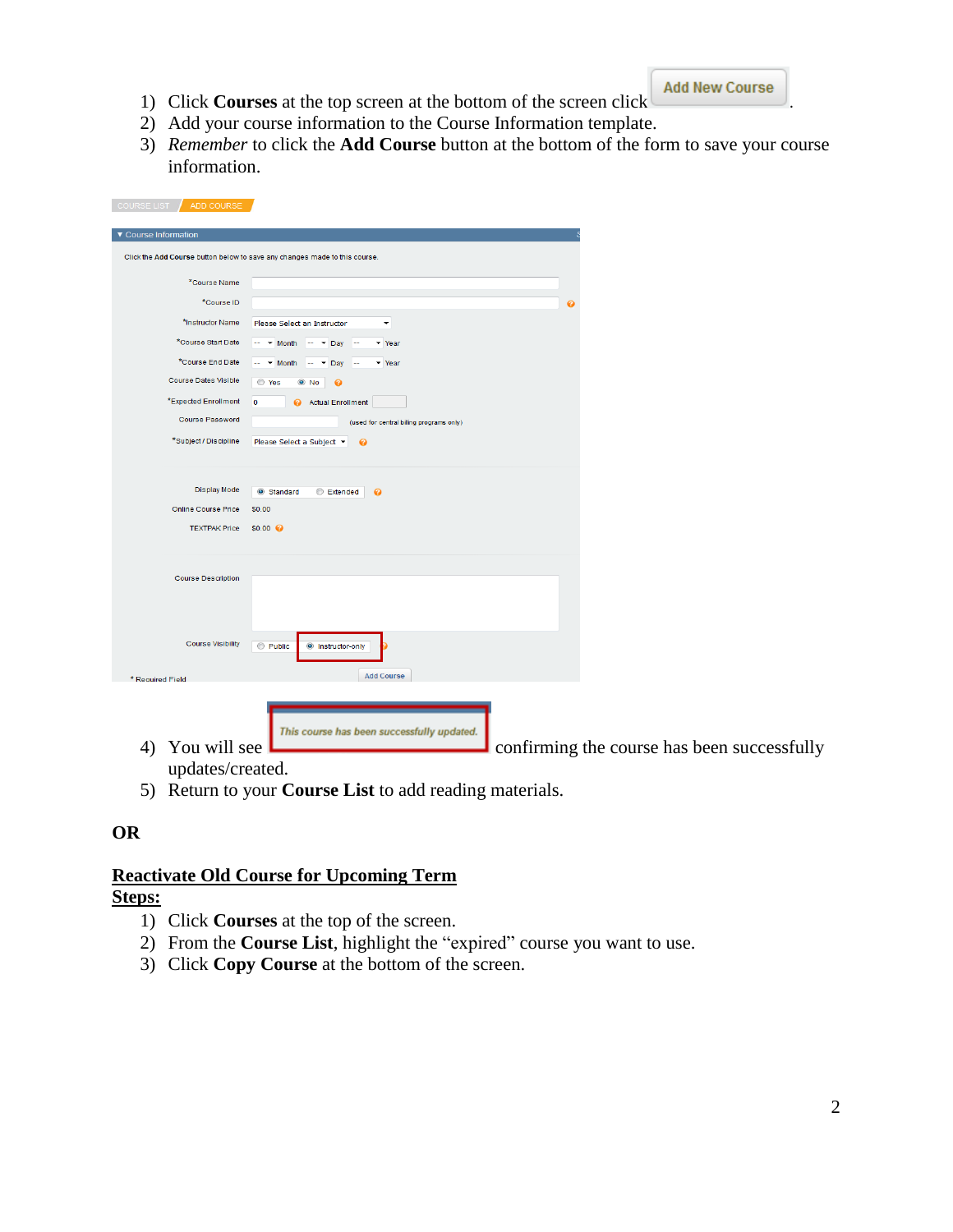

| Highlight a course name and click View Course below. |                    |                    | A)                   | <b>Clearing Copyrights</b> |
|------------------------------------------------------|--------------------|--------------------|----------------------|----------------------------|
| ▼<br><b>Course Name</b>                              | <b>Status</b>      | <b>Students</b>    | <b>Start Date</b>    | End Date                   |
| <b>Emory University</b><br>test                      | expired            | $\circ$            | Jan 1, 2016          | Jan 2, 2016                |
|                                                      |                    |                    |                      |                            |
| <b>Add New Course</b>                                | <b>Edit Course</b> | <b>View Course</b> | <b>Delete Course</b> | Copy Course                |

# 4) After you click **OK** to confirm the copy, update the Course Information form.

| ▼ Course Information        |                                                                                                                                                                                                    | <b>Student Visibility Off</b> |
|-----------------------------|----------------------------------------------------------------------------------------------------------------------------------------------------------------------------------------------------|-------------------------------|
|                             | You have successfully copied a course.<br>Please update the Course Name and any other relevant information below.<br>Click the Update Course button below to save any changes made to this course. |                               |
|                             |                                                                                                                                                                                                    |                               |
| *Course Name                | test (copy)                                                                                                                                                                                        |                               |
| *Course ID                  | test12345                                                                                                                                                                                          | ❷                             |
| *Instructor Name            | add / remove additional instructors<br>▼                                                                                                                                                           |                               |
| *Course Start Date          | 7<br>$\blacktriangleright$ Month<br>$21 - Day$<br>$2016 - \text{Year}$                                                                                                                             |                               |
| *Course End Date            | $21 - Day$ 2016 - Year<br>$10 - M$ onth                                                                                                                                                            |                               |
| <b>Course Dates Visible</b> | ◯ Yes<br>$\odot$ No<br>0                                                                                                                                                                           |                               |
| *Expected Enrollment        | 1<br>Actual Enrollment 0<br>ø                                                                                                                                                                      |                               |
| <b>Course Password</b>      | (used for central billing programs only)                                                                                                                                                           |                               |
| *Subject / Discipline       | <b>Business Management</b><br>All Disciplines<br>(optional) @<br>▾<br>▼                                                                                                                            |                               |
|                             |                                                                                                                                                                                                    |                               |
| <b>Display Mode</b>         |                                                                                                                                                                                                    |                               |
| Online Course Price         | Standard<br>Extended<br>0<br>\$11.85<br>pricing breakdown                                                                                                                                          |                               |
| <b>TEXTPAK Price</b>        | $$4.20$ $\odot$                                                                                                                                                                                    |                               |
| Purchase Coupon             |                                                                                                                                                                                                    |                               |
|                             |                                                                                                                                                                                                    |                               |
|                             |                                                                                                                                                                                                    |                               |
| <b>Course Description</b>   | test                                                                                                                                                                                               |                               |
|                             |                                                                                                                                                                                                    |                               |
|                             |                                                                                                                                                                                                    |                               |
| <b>Upload Syllabus</b>      | <b>Upload Syllabus</b>                                                                                                                                                                             |                               |
|                             |                                                                                                                                                                                                    |                               |
| 5) Click                    | <b>Update Course</b>                                                                                                                                                                               |                               |

6) Your course has now been successfully updated.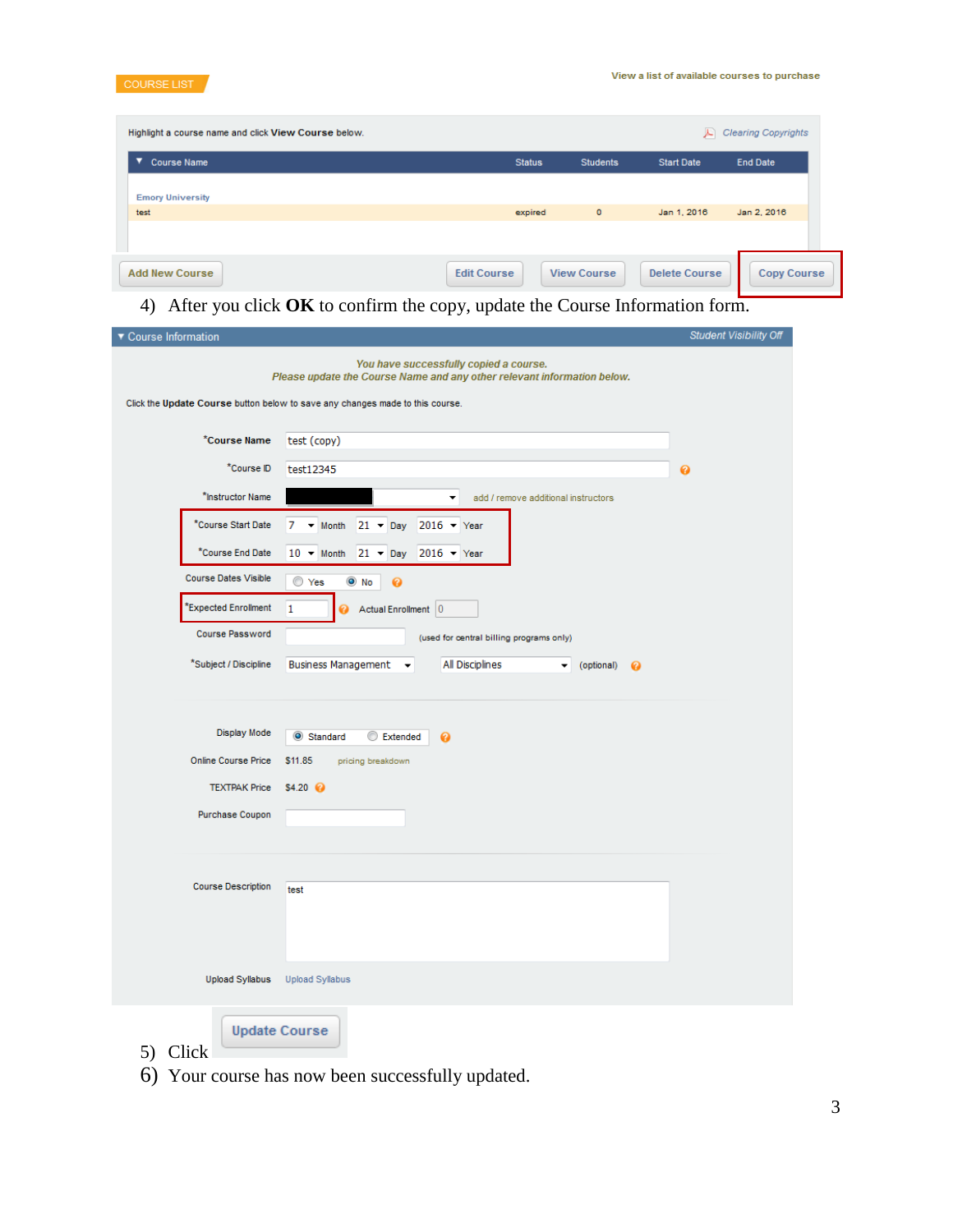7) Return to your **Course List** to add/ edit reading materials.

# **How to Add Reading Material**

# **Steps:**

- 1) Click **Courses** at the top of the screen.
- 2) Highlight the course you want to work on.
- 3) Click **Edit Course** at the bottom of the screen.

|                                                               | <b>Add New Course</b> |                                                                                      |                        | <b>Edit Course</b>                                                                                                                                                                                 | <b>View Course</b>                            | <b>Delete Course</b>                                           | <b>Copy Course</b>                                                                                  |  |
|---------------------------------------------------------------|-----------------------|--------------------------------------------------------------------------------------|------------------------|----------------------------------------------------------------------------------------------------------------------------------------------------------------------------------------------------|-----------------------------------------------|----------------------------------------------------------------|-----------------------------------------------------------------------------------------------------|--|
|                                                               | 5)<br>6)              | <b>Add Material</b><br>4) Click<br>The next page will display a set of options.      |                        | at the bottom of the page.<br>Select Option #1, Add Premium Partner Material – in order to add any Harvard<br>materials (e.g. case studies, HBR articles, etc.). You can ignore the Options #2-#4. |                                               |                                                                |                                                                                                     |  |
| <b>Add Material to start.</b>                                 |                       | erial<br><b>Option #1)</b> Select this option to<br>add all Harvard materials; click |                        | Use the options below to add material to this course.                                                                                                                                              |                                               |                                                                |                                                                                                     |  |
|                                                               |                       | <b>Add Premium Partner Material</b><br>Request Copyright Permissions                 |                        | add material<br>Study.Net will obtain permission, directly from the publishe<br>use the material you identify.                                                                                     | Wharton otis<br>add simulation                | materials. Email<br>any questions.                             | <b>Option #2)</b> Only select this<br>option if including non-Harvard<br>gbsreserves@emory.edu with |  |
| Option #3)<br>No action<br>necessary.<br>Email<br>gbsreserves |                       | <b>Add New Material</b>                                                              | more info<br>more info | Upload new content or select material from your Study.Net libraries.                                                                                                                               |                                               | <b>Request Copyright Permission</b><br><b>Add New Material</b> |                                                                                                     |  |
| @emory.edu                                                    |                       | <b>Add Material from Study.Net's</b><br><b>Publishing Partners</b>                   |                        | view Study. Net's publishing partners<br><b>Option #4)</b> No action necessary.<br>Email gbsreserves@emory.edu                                                                                     | Search Study.Net's Publishing Partner Library |                                                                |                                                                                                     |  |
|                                                               |                       |                                                                                      |                        | with any questions.                                                                                                                                                                                |                                               |                                                                |                                                                                                     |  |

- 7) After selecting Option #1, use the search box to look up your Harvard title.
- 8) **NOTE**: If you don't have a specific title, you can use the Content Type and Discipline filters to identify possible titles.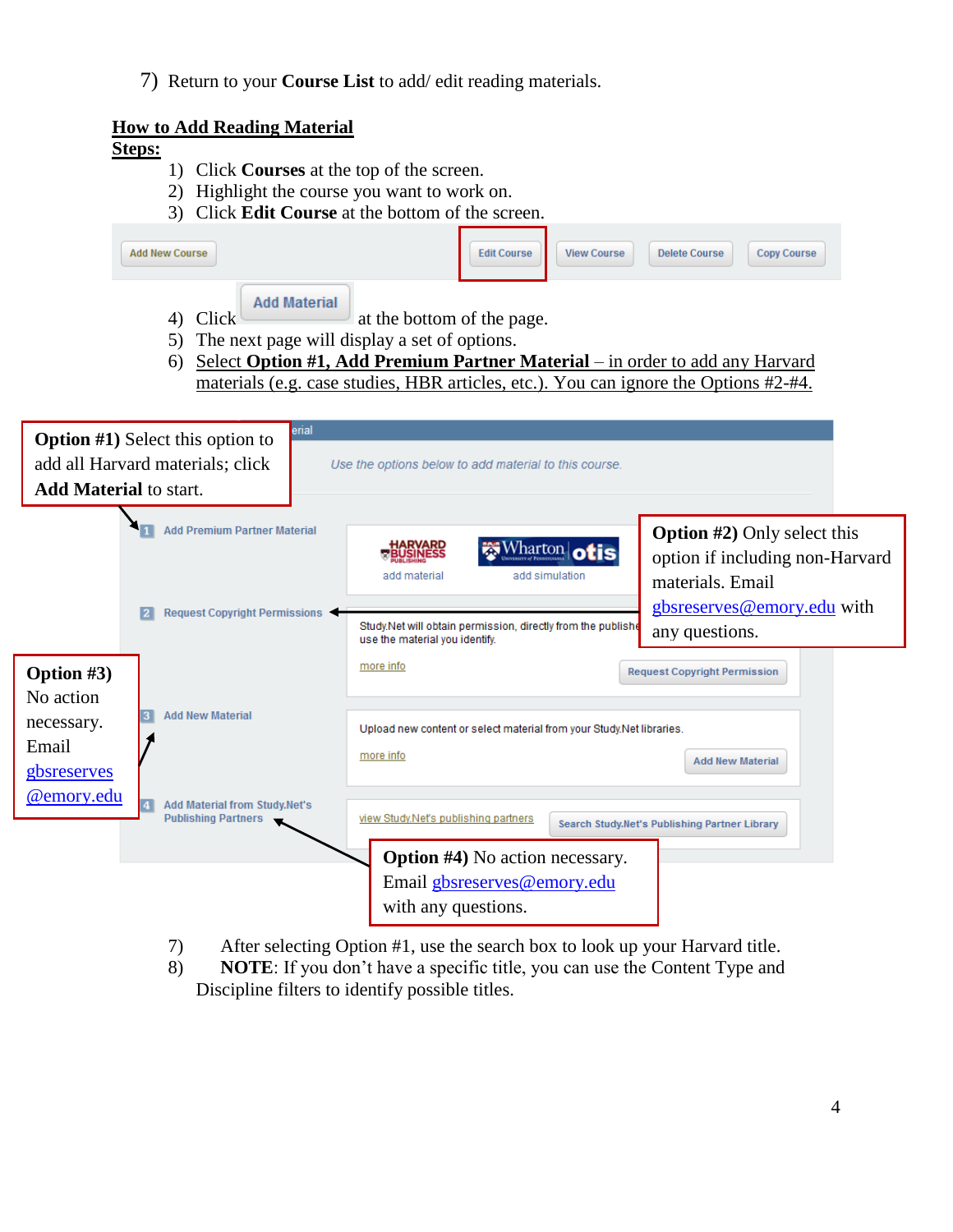| EDIT COURSE<br>test<br><b>COURSE LIST</b>                                                                                                                                                                                                                                                                                                                                                                                           | view course                                                                                            |
|-------------------------------------------------------------------------------------------------------------------------------------------------------------------------------------------------------------------------------------------------------------------------------------------------------------------------------------------------------------------------------------------------------------------------------------|--------------------------------------------------------------------------------------------------------|
| ► Course Information<br>▼ Course Materials<br>» Add Material<br>>> Harvard Business Publishing<br>leadership<br><b>Search Library</b><br>Search<br>Ωī                                                                                                                                                                                                                                                                               | Search the item's title.<br>Filtering using the Selection<br>Criteria will narrow down the<br>results. |
| <b>Browse Selection Criteria</b><br><b>Discipline</b><br><b>Content Type</b><br><b>ARVARD</b><br>Articles<br>٠<br>Art and Design<br>$\overline{\mathbf{u}}$<br>$\equiv$<br><b>Business Management</b><br>Cases<br>Accounting<br>Chapters<br><b>Business Ethics</b><br>eBooks<br>$\triangledown$ Communications<br>Exams<br><b>Decision Methods</b><br><b>Notes</b><br>Entrepreneurship<br>Podcasts<br>$\overline{\phantom{a}}$<br>4 | Continue                                                                                               |

Step 6) Click  $\boxed{\text{Continue}}$ 

Step 7) Check box left of the title.

| ▼ Course Materials<br>» Add Material                                                                                      | > Harvard Business Publishing                   | » Browse Results |                         |                               |
|---------------------------------------------------------------------------------------------------------------------------|-------------------------------------------------|------------------|-------------------------|-------------------------------|
| <b>Content Type</b><br><b>Selection Criteria</b><br>Articles $\div$                                                       | <b>Discipline</b><br>All Selected Disciplines v |                  | <b>Content Provider</b> | Harvard Business Publishing - |
| D   E   F   G   H   I   J   K   L   M   N   O   P   Q   R   S   T   U   V   W   X   Y   Z   0-9   All<br>A<br><b>BICI</b> |                                                 |                  |                         |                               |
| Title                                                                                                                     |                                                 | Publisher        | Type                    | <b>Discipline</b>             |
| 21stCentury Job Descriptions<br>v                                                                                         |                                                 | <b>HBP</b>       | Article                 | communications                |
| Г<br>A Better Way to Negotiate: Build Relationships                                                                       |                                                 | <b>HBP</b>       | Article                 | communications                |
| П<br>A NineStep Guide to Fast, Effective Business Writing                                                                 |                                                 | <b>HBP</b>       | Article                 | communications                |
| Are You Listening to Me?                                                                                                  |                                                 | <b>HBP</b>       | Article                 | communications                |
| Are You Reaching Your Customers?                                                                                          |                                                 | <b>HBP</b>       | Article                 | communications                |
| Are Your Meetings Like This One?                                                                                          |                                                 | <b>HBP</b>       | Article                 | communications                |
| Are Your Presentations Inspiring?<br>┍                                                                                    |                                                 | <b>HBP</b>       | Article                 | communications                |
| Asserting Yourself: How to Say "No" and Mean It                                                                           |                                                 | <b>HBP</b>       | Article                 | communications                |
| <b>Avoiding Nonverbal Blunders</b>                                                                                        |                                                 | <b>HBP</b>       | Article                 | communications                |
| <b>Add Selected Materials To Course</b>                                                                                   |                                                 |                  |                         | Page 1 of 1                   |
| <b>Add Selected Materials To Course</b><br>3) Click                                                                       |                                                 |                  |                         |                               |

8) Click  $\Box$ 

Well done! An item has been added to your course!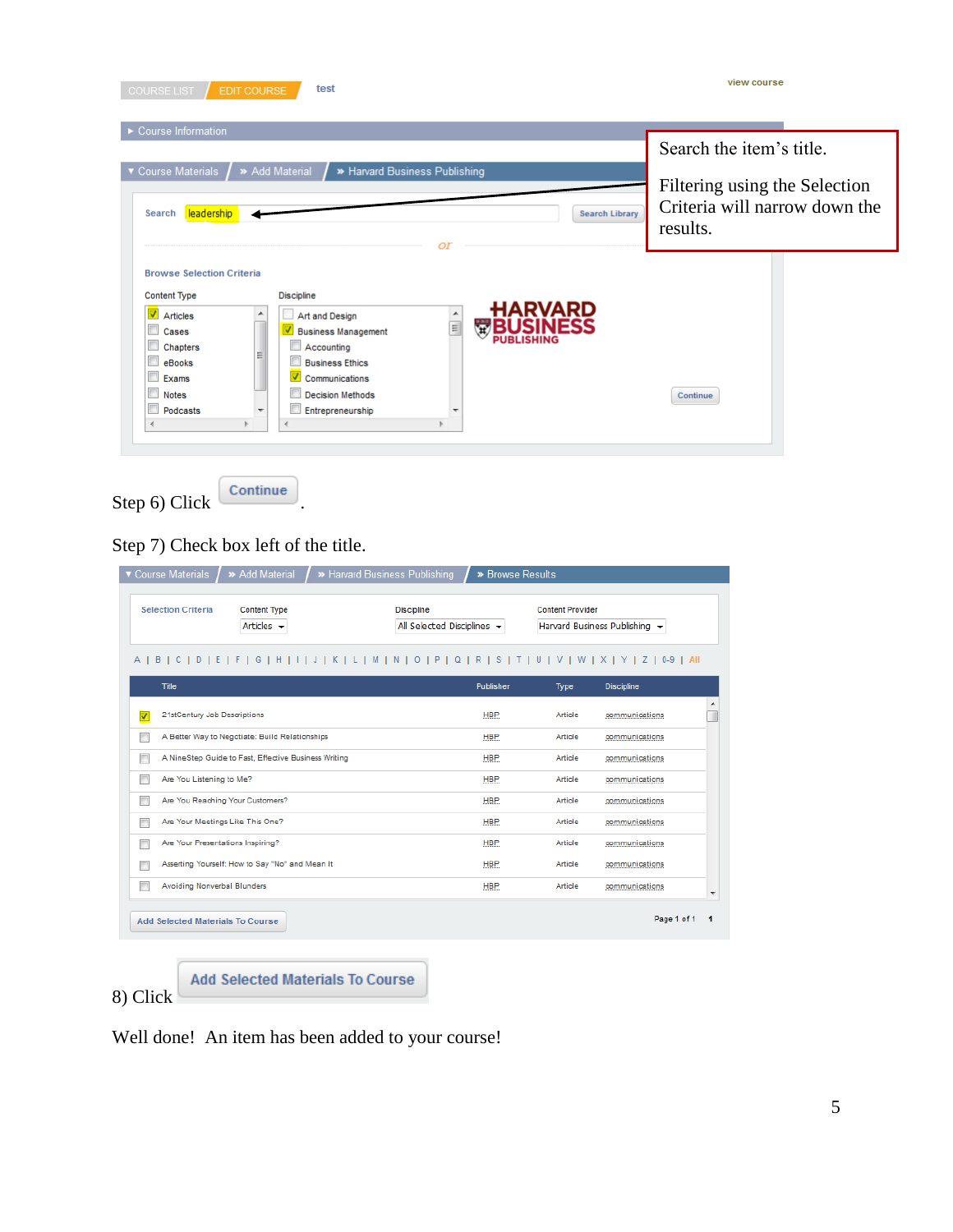|                                     | Materials have been updated. |             |
|-------------------------------------|------------------------------|-------------|
| <b>Material Name</b>                | <b>Type</b>                  | Information |
| 21stCentury Job Descriptions 207 KB | pdf                          |             |

Follow the same steps to to locate and add more reading materials.

#### **How to View the Cost/Title your Students will Incur**

*Your may want to alert your students in advance, or they may ask, what it will cost them to purchase and download each title. Follow these steps:*

# Click **Course Information** at the top of the page.

| <b>COURSE LIST</b><br><b>EDIT COURSE</b> | test                                                                                                  |                                     | view course                                                                        |
|------------------------------------------|-------------------------------------------------------------------------------------------------------|-------------------------------------|------------------------------------------------------------------------------------|
| ▼ Course Information                     |                                                                                                       |                                     | <b>Student Visibility Off</b>                                                      |
|                                          | Click the Update Course button below to save any changes made to this course.                         |                                     |                                                                                    |
| *Course Name                             | test                                                                                                  |                                     |                                                                                    |
| *Course ID                               | test12345                                                                                             |                                     | 0                                                                                  |
| *Instructor Name                         | ۰                                                                                                     | add / remove additional instructors |                                                                                    |
| *Course Start Date                       | $2016 - \text{Year}$<br>1<br>$\blacktriangleright$ Month<br>$\mathbf{1}$<br>$\blacktriangleright$ Day |                                     |                                                                                    |
| *Course End Date                         | $2016 - \text{Year}$<br>1<br>2<br>$\blacktriangleright$ Month<br>Day                                  |                                     |                                                                                    |
| <b>Course Dates Visible</b>              | ◯ Yes<br>$\odot$ No<br>0                                                                              |                                     |                                                                                    |
| *Expected Enrollment                     | Actual Enrollment 0<br>1                                                                              |                                     |                                                                                    |
| <b>Course Password</b>                   | (used for central billing programs only)                                                              |                                     |                                                                                    |
| *Subject / Discipline                    | <b>Business Management</b><br>All Disciplines                                                         | (optional) <sup>O</sup><br>▼        |                                                                                    |
|                                          |                                                                                                       |                                     |                                                                                    |
| <b>Display Mode</b>                      | Standard<br>Extended<br>ฉ                                                                             |                                     |                                                                                    |
| <b>Online Course Price</b>               | \$7.90<br>pricing breakdown                                                                           |                                     | Click on Pricing Breakdown                                                         |
| <b>TEXTPAK Price</b>                     | Price Update in Progress @                                                                            |                                     | to see the cost for each item                                                      |
| Purchase Coupon                          |                                                                                                       |                                     | individually.                                                                      |
|                                          |                                                                                                       |                                     |                                                                                    |
| <b>Course Description</b>                | test                                                                                                  |                                     |                                                                                    |
|                                          |                                                                                                       |                                     |                                                                                    |
|                                          |                                                                                                       |                                     |                                                                                    |
| <b>Upload Syllabus</b>                   | <b>Upload Syllabus</b>                                                                                |                                     | <b>DON'T FORGET:</b> When you have                                                 |
|                                          |                                                                                                       |                                     | completed adding all of your Harvard                                               |
| <b>Course Visibility</b>                 |                                                                                                       |                                     | readings, remember to click Public or                                              |
|                                          | <b>Public</b><br><b>O</b> Instructor-only<br>ℯ                                                        |                                     | your student's will not be able to view<br>your Study. Net content for this class. |
|                                          |                                                                                                       |                                     |                                                                                    |